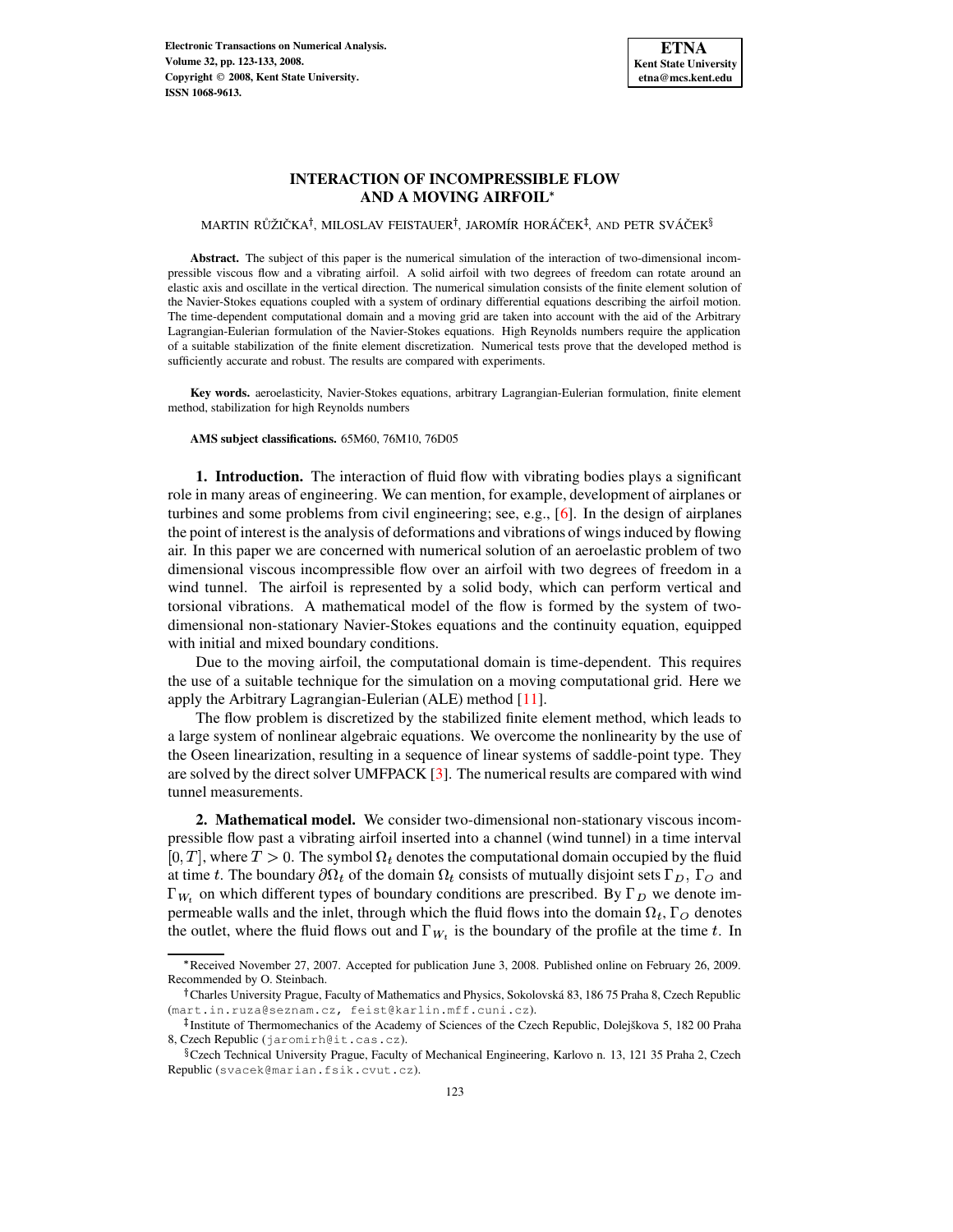



<span id="page-1-0"></span>FIG. 2.1. *Model scheme.*

contrast to  $\Gamma_{W_t}$ , we assume that  $\Gamma_D$  and  $\Gamma_O$  are independent of time. The flow is characterized by the velocity field  $\mathbf{u} = \mathbf{u}(\mathbf{x}, t)$ , and the kinematic pressure  $p = p(\mathbf{x}, t)$ , for  $\mathbf{x} \in \Omega_t$ and  $t \in [0, T]$ . The kinematic pressure is defined as  $P/\rho$ , where P is the pressure and  $\rho > 0$ is the constant fluid density. The motion of the profile is described by functions  $\alpha(t)$ , representing the rotation around the elastic axis TR, and  $H(t)$ , denoting the vertical displacement; see Figure [2.1.](#page-1-0)

**2.1. ALE formulation of the Navier-Stokes equations.** The time dependent computational domain can be treated with the aid of a smooth, one-to-one ALE mapping [\[11\]](#page-10-1)

$$
(2.1) \t\t A_t: \Omega_0 \mapsto \Omega_t, \quad \mathbf{X} \mapsto \mathbf{x}(\mathbf{X},t) = \mathbf{A}_t(\mathbf{X}), \quad t \in [0,T].
$$

The coordinates of points  $x \in \Omega_t$  are called spatial coordinates, the coordinates of points  $X \in \Omega_0$  are called ALE coordinates or reference coordinates. The ALE mapping reflects the deformation of the computational domain; see Figure [2.2.](#page-2-0)

We define the domain velocity in the following way

(2.2) 
$$
\widetilde{\boldsymbol{w}}(\boldsymbol{X},t) = \frac{\partial}{\partial t} \boldsymbol{x}(\boldsymbol{X},t).
$$

This velocity can be expressed in spatial coordinates as

<sup>N</sup> &(' )G# NQP <sup>M</sup> ;LRS &,'G) T <sup>I</sup> (2.3)

Let us consider a function  $f = f(x, t), x \in \Omega_t, t \in [0, T], f(x, t) \in \mathbb{R}$ , where  $\mathbb R$  is the set of real numbers. Let  $f(\mathbf{X}, t) = f(\mathbf{A}_t(\mathbf{X}), t)$ . We define the ALE derivative of the function f by  $\mathbf{b}$ 

(2.4) 
$$
\frac{D^A}{Dt}f(\boldsymbol{x},t) = \frac{\partial \widetilde{f}}{\partial t}(\boldsymbol{X},t), \quad \boldsymbol{X} = \boldsymbol{A}_t^{-1}(\boldsymbol{x}).
$$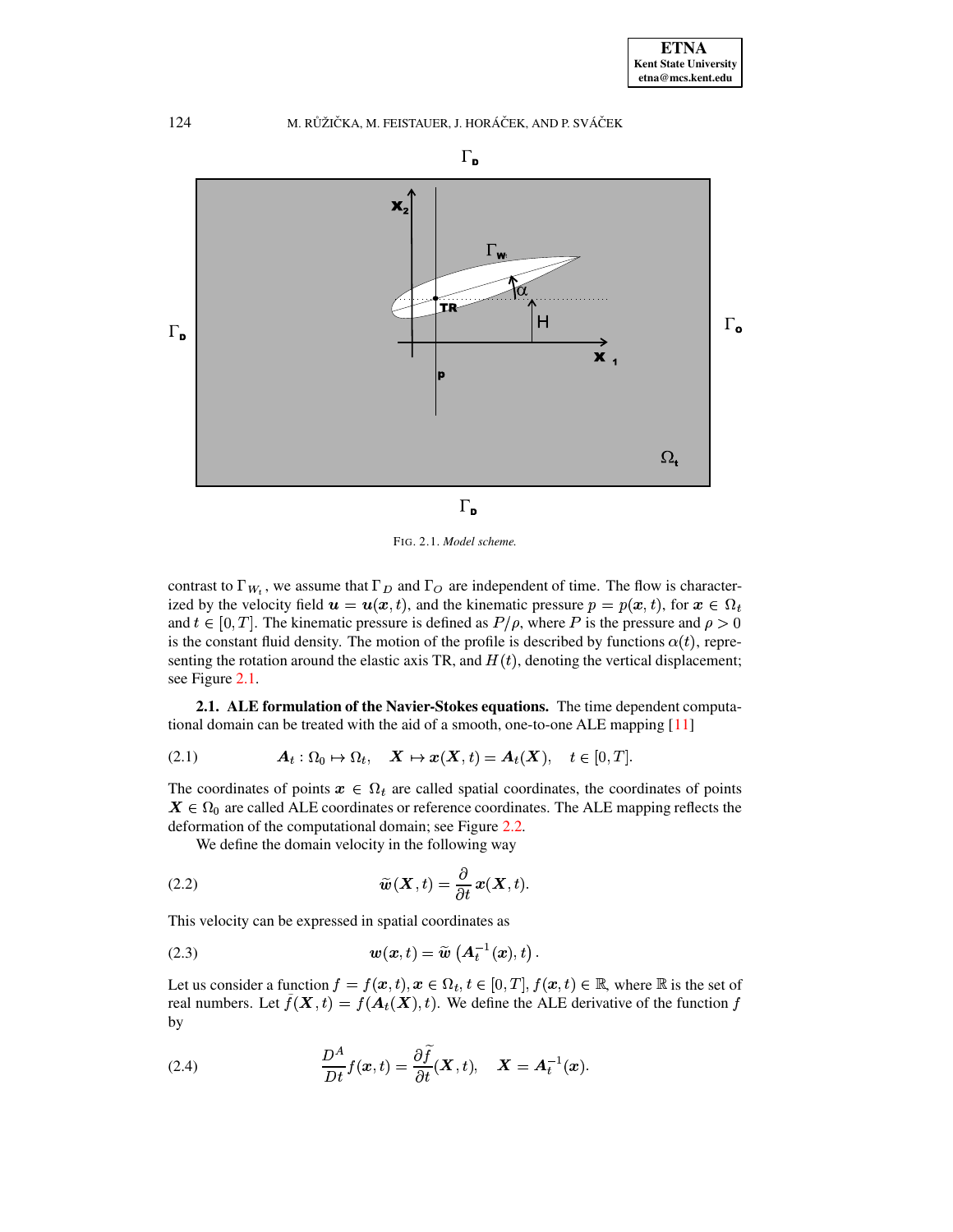

# INTERACTION OF INCOMPRESSIBLE FLUID AND A MOVING AIRFOIL 125



FIG. 2.2. *The comparison of Lagrange(left) and ALE(right) transformations.*

<span id="page-2-0"></span>The application of the chain rule gives

(2.5) 
$$
\frac{D^A}{Dt}f = \frac{\partial f}{\partial t} + \mathbf{w} \cdot \nabla f.
$$

By using this relation we can obtain the Navier-Stokes equations in the form

$$
\frac{D^A}{Dt}\,\boldsymbol{u}+[(\boldsymbol{u}-\boldsymbol{w})\cdot\nabla]\,\boldsymbol{u}+\nabla p-\nu\Delta\boldsymbol{u}=0\quad\text{in }\,\Omega_t,
$$

<span id="page-2-2"></span> $\operatorname{div} \boldsymbol{u} = 0$  in  $\Omega_t$ . (2.6)

The symbol  $\nu$  denotes the kinematic viscosity of the fluid. We assume that  $\nu > 0$  is constant.

**2.2. Equations for the moving airfoil.** The equations of airfoil motion are derived from the Lagrange equations for the generalized coordinates  $H$  and  $\alpha$ . These equations have the form  $[6]$ 

$$
\mathbb{K}\boldsymbol{d}(t) + \mathbb{D}\boldsymbol{d}(t) + \mathbb{M}\boldsymbol{d}(t) = \boldsymbol{f}(t),
$$

<span id="page-2-1"></span>where the stiffness matrix K, the viscous damping D and the mass matrix M have the form  
\n
$$
K = \begin{pmatrix} k_{HH} & k_{H\alpha} \\ k_{\alpha H} & k_{\alpha\alpha} \end{pmatrix}, \quad D = \begin{pmatrix} D_{HH} & D_{H\alpha} \\ D_{\alpha H} & D_{\alpha\alpha} \end{pmatrix}, \quad M = \begin{pmatrix} m & S_{\alpha} \\ S_{\alpha} & I_{\alpha} \end{pmatrix}.
$$

The force vector  $f$  and the generalized coordinates  $d$  read

$$
\boldsymbol{f}(t) = \left( \begin{array}{c} -\mathcal{F}(t) \\ \mathcal{M}(t) \end{array} \right), \quad \boldsymbol{d}(t) = \left( \begin{array}{c} H(t) \\ \alpha(t) \end{array} \right).
$$

The symbol  $\mathcal F$  stands for the component of the aerodynamic force acting on the profile in the vertical direction,  $M$  is the torsional aerodynamic moment with respect to the elastic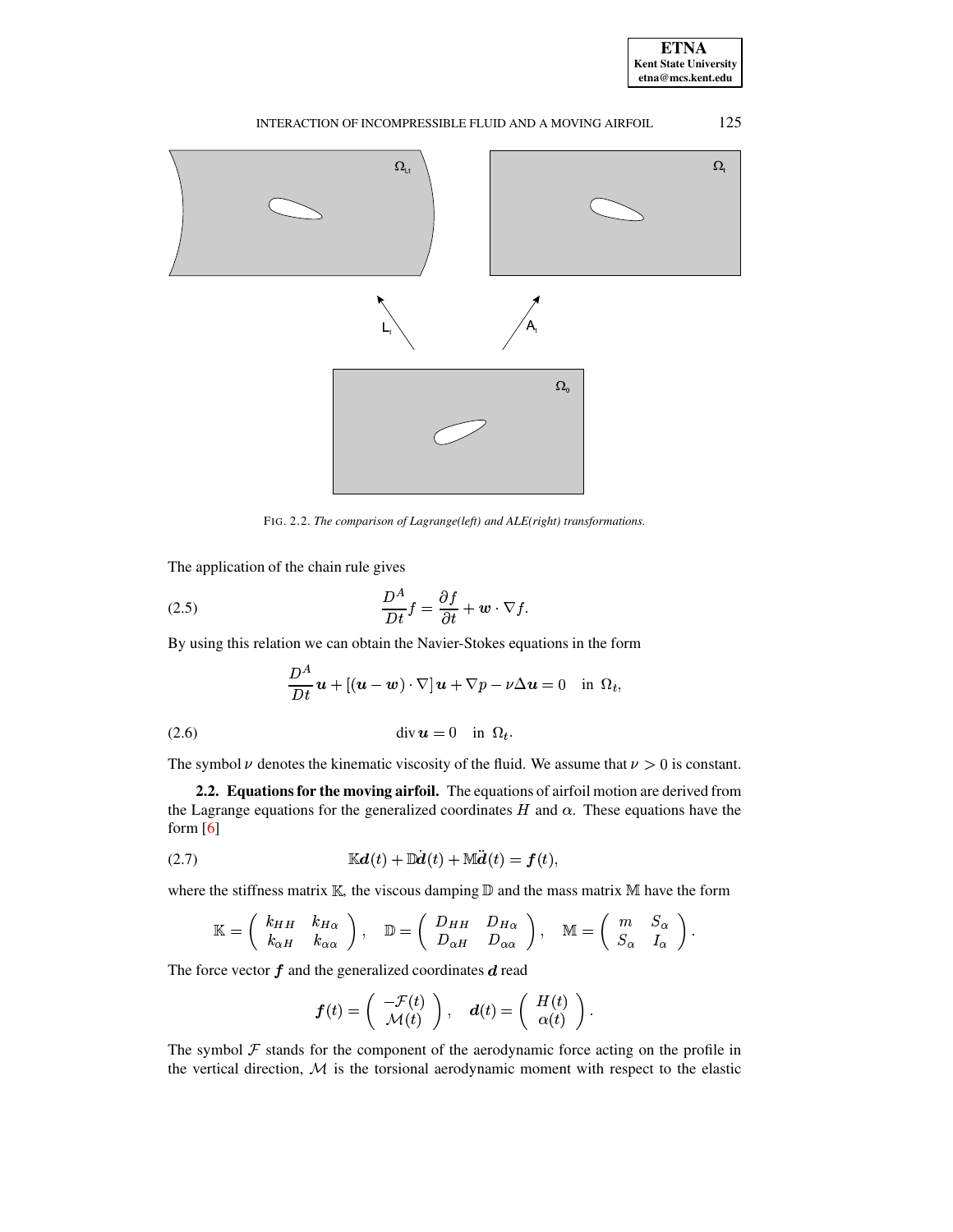

axis,  $D_{HH}$ ,  $D_{H\alpha}$ ,  $D_{\alpha H}$ ,  $D_{\alpha\alpha}$  are the coefficients of structural damping,  $S_{\alpha}$ ,  $I_{\alpha}$ ,  $m$  and  $k_{\alpha\alpha}$ ,  $k_{H\alpha}$ ,  $k_{\alpha H}$  denote the static moment around the elastic axis TR, the moment of inertia around TR, the mass of the profile and the stiffnesses of the profile elastic support. The force  $\mathcal F$  and moment  $\mathcal M$  acting on the airfoil are given by the relations

<span id="page-3-5"></span>(2.8) 
$$
\mathcal{F} = -\ell \int_{\Gamma_{W_t}} \sum_{j=1}^2 T_{2j} n_j \, \mathrm{d}s,
$$

(2.9) 
$$
\mathcal{M} = \ell \int_{\Gamma_{W_t}} \sum_{i,j=1}^2 T_{ij} n_j (-1)^i (x_{1+\delta_{1i}} - x_{1+\delta_{1i}}^{\text{TR}}) ds.
$$

Here  $\ell$  is the airfoil depth in the direction orthogonal to the plane  $x_1, x_2$ , representing the length of a wing segment in consideration. Further,  $\bf{n}$  is the unit outer normal to  $\partial\Omega_t$  on  $\Gamma_{W_t}$ ,  $\delta_{ij}$  is the Kronecker symbol, i.e.,

$$
\delta_{ij} = 1
$$
 for  $i = j$ , and  $\delta_{ij} = 0$  for  $i \neq j$ ,

 $x_1, x_2$  are the coordinates of points on  $\Gamma_{W_t}, x_i^{\text{TR}}, i = 1, 2$ , are the coordinates of the elastic axis  $x^{\text{TR}}$ , and

(2.10) 
$$
T_{ij} = \rho \left[ -p\delta_{ij} + \nu \left( \frac{\partial u_i}{\partial x_j} + \frac{\partial u_j}{\partial x_i} \right) \right].
$$

**2.3. Initial and boundary conditions.** The Navier-Stokes equations are completed by the initial condition

<span id="page-3-1"></span>(2.11) 
$$
u(x, 0) = u_0, \quad x \in \Omega_0,
$$

and the following boundary conditions. On  $\Gamma_D$  we prescribe the Dirichlet boundary condition

<span id="page-3-3"></span>
$$
u|_{\Gamma_D} = u_D.
$$

On the outlet  $\Gamma_O$  we consider the so-called do-nothing boundary condition

<span id="page-3-4"></span>(2.13) 
$$
-(p-p_{ref})\mathbf{n}+\nu\frac{\partial\mathbf{u}}{\partial\mathbf{n}}=0\quad\text{on }\Gamma_O,
$$

where  $p_{ref}$  is a given reference pressure. On  $\Gamma_{W_t}$  we consider the condition

<span id="page-3-2"></span>
$$
u|_{\Gamma_{W_{\tau}}} = w|_{\Gamma_{W_{\tau}}}.
$$

Moreover, we equip system  $(2.7)$  with the initial conditions

<span id="page-3-0"></span>(2.15) 
$$
\alpha(0) = \alpha_0, \quad \dot{\alpha}(0) = \alpha_1, \nH(0) = H_0, \quad \dot{H}(0) = H_1,
$$

where  $\alpha_0$ ,  $\alpha_1$ ,  $H_0$ ,  $H_1$  are input parameters of the model. The initial value problem [\(2.7\)](#page-2-1),  $(2.15)$  is transformed to a problem for a first-order system and then discretized by the fourthorder Runge-Kutta method.

The interaction of a fluid and an airfoil consists in the solution of the flow problem  $(2.6)$ ,  $(2.11)$ – $(2.14)$  coupled with the structural model  $(2.7)$  and  $(2.15)$ . In what follows, we shall be concerned with the discretization of the flow problem and describe the algorithm for the numerical solution of the complete fluid-structure interaction problem.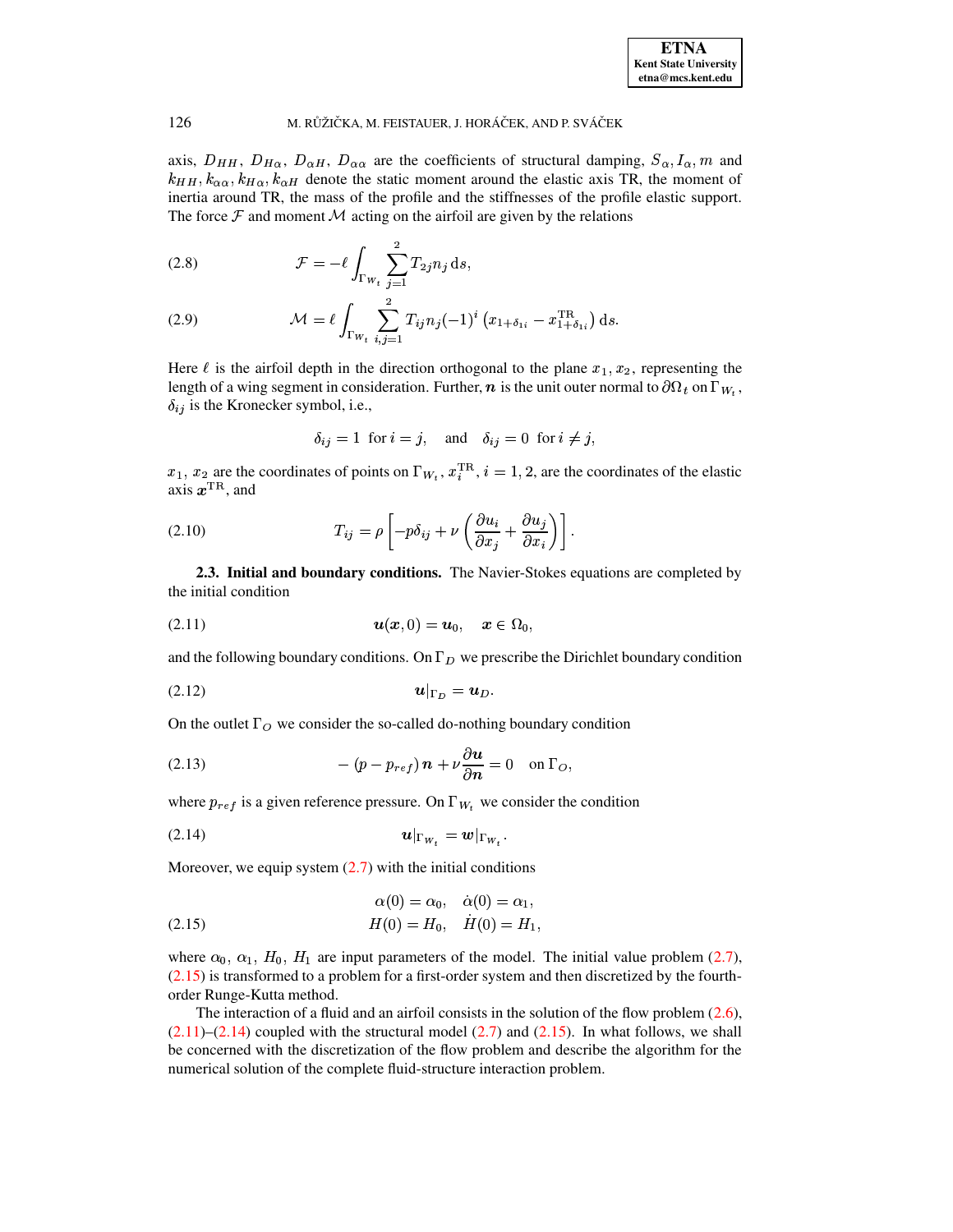#### INTERACTION OF INCOMPRESSIBLE FLUID AND A MOVING AIRFOIL

## 3. Discretization of the flow problem.

3.1. Discretization in time. We construct an equidistant partition of the time interval [0, T], formed by time instants  $0 = t_0 < t_1 < \cdots < T$ ,  $t_k = k\tau$ , where  $\tau > 0$  is a time step. We use the approximation  $u(t_n) \approx u^n$ ,  $p(t_n) \approx p^n$  of the exact solution and  $w(t_n) \approx w^n$ of the domain velocity at time  $t_n$ . On each time level  $t_{n+1}$ , under the assumption that the domain  $\Omega_{t_{n+1}}$  is already known, using the second-order backward difference formula, we obtain the problem to find functions  $u^{n+1}$  :  $\Omega_{t_{n+1}} \mapsto \mathbb{R}^2$  and  $p^{n+1}$  :  $\Omega_{t_{n+1}} \mapsto \mathbb{R}$ , such that

<span id="page-4-0"></span>
$$
\frac{3u^{n+1}-4\hat{u}^{n}+\hat{u}^{n-1}}{2\tau}+\left((u^{n+1}-w^{n+1})\cdot\nabla\right)u^{n+1}-\nu\Delta u^{n+1}+\nabla p^{n+1}=0,
$$
\n(3.1) 
$$
\operatorname{div} u^{n+1}=0 \quad \text{in } \Omega_{t_{n+1}}.
$$

This system is considered with the boundary conditions  $(2.12)$ ,  $(2.13)$ , and  $(2.14)$ . The symbols  $\hat{u}^n$  and  $\hat{u}^{n-1}$  mean the functions  $u^n$  and  $u^{n-1}$  transformed from the domain  $\Omega_{t_n}$  and  $\Omega_{t_{n-1}}$  to the domain  $\Omega_{t_{n+1}}$  using the ALE mapping. This means that  $\hat{u}^i = u^i \circ A_{t_i} \circ A_{t_{n+1}}^{-1}$ .

3.2. Discretization in space. The starting point for the approximate solution is the weak formulation of problem (3.1). Because of simplicity we shall use the notation  $\Omega =$  $\Omega_{t_{n+1}}, u = u^{n+1}, p = p^{n+1}$  and  $\Gamma_W = \Gamma_{W_{t_{n+1}}}$ . The appropriate function spaces are

(3.2) 
$$
W = (H^1(\Omega))^2
$$
,  $X = \{v \in W; v|_{\Gamma_D \cup \Gamma_W} = 0\}$ ,  $M = L^2(\Omega)$ .

We introduce the forms

(3.3) 
$$
a(U^*, U, V) = \frac{3}{2\tau}(\mathbf{u}, \mathbf{v}) + \nu(\nabla \mathbf{u}, \nabla \mathbf{v}) + (((\mathbf{u}^* - \mathbf{w}^{n+1}) \cdot \nabla) \mathbf{u}, \mathbf{v}) - (p, \nabla \cdot \mathbf{v}) + (\nabla \cdot \mathbf{u}, q),
$$

$$
f(V) = \frac{1}{2\tau} \left( 4\hat{\mathbf{u}}^n - \hat{\mathbf{u}}^{n-1}, \mathbf{v} \right) - \int_{\Gamma_{O}} p_{ref} \mathbf{v} \cdot \mathbf{n} \, ds,
$$

where  $U = (\mathbf{u}, p) \in W \times M$ ,  $U^* = (\mathbf{u}^*, p) \in W \times M$ ,  $V = (\mathbf{v}, q) \in X \times M$ , and  $(\cdot, \cdot)$ denotes the scalar product in the spaces  $L^2(\Omega)$ ,  $[L^2(\Omega)]^2$ , and  $[L^2(\Omega)]^{2\times 2}$ .

The weak solution is defined as a couple  $U = (\mathbf{u}, p)$ , such that it satisfies the conditions

(3.4) 
$$
U \in W \times M, \quad a(U, U, V) = f(V), \quad \forall V = (\mathbf{v}, q) \in X \times M,
$$

and  $\boldsymbol{u}$  satisfies the boundary conditions (2.12) and (2.14).

Now we define an approximate solution. The spaces  $W, X, M$  are approximated by their finite-dimensional subspaces  $W_h$ ,  $X_h$ ,  $M_h$ ,  $h \in (0, h_0)$ ,  $h_0 > 0$ , where

$$
X_h = \{ \boldsymbol{v} \in W_h; \, \boldsymbol{v} |_{\Gamma_D \cup \Gamma_W} = 0 \}.
$$

The approximate solutions is defined as a couple  $U_h = (\mathbf{u}_h, p_h) \in W_h \times M_h$ , such that

$$
(3.5) \t a(U_h, U_h, V_h) = f(V_h), \quad \forall V_h = (\boldsymbol{v}_h, q_h) \in X_h \times M_h
$$

and  $u<sub>h</sub>$  satisfies a suitable approximation of the boundary conditions (2.12) and (2.14).

In the construction of the spaces  $W_h$ ,  $M_h$  we assume that the domain  $\Omega$  is a polygonal approximation of the computational domain at time  $t_{n+1}$ . By  $\mathcal{T}_h$   $(h \in (0, h_0))$  we denote a triangulation of  $\Omega$  with standard properties from the finite element method; see, e.g., [2]. Then  $W_h$  and  $M_h$  are defined as continuous piecewise polynomial functions satisfying the Babuška-Brezzi condition; see [1]. Here we use the well-known Taylor-Hood  $P^2/P^1$  elements over a triangulation  $\mathcal{T}_h$  of  $\Omega$ . This means that the velocity components are continuous in  $\overline{\Omega}$ , quadratic on each element  $K \in \mathcal{T}_h$ , and the pressure is continuous piecewise linear.

127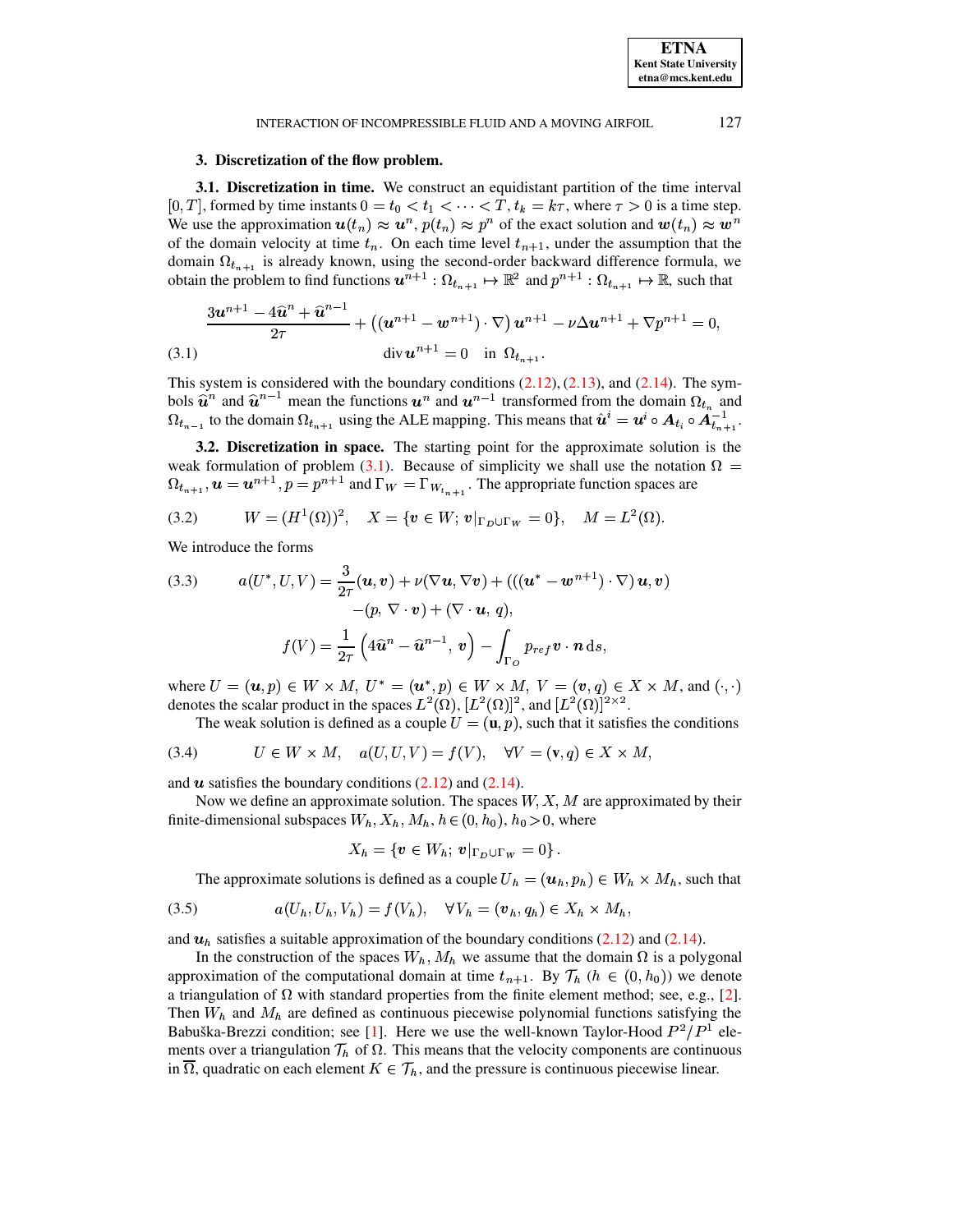

3.3. Stabilization of the finite element method. For high Reynolds numbers approximate solutions can contain nonphysical spurious oscillations. In order to avoid them, we shall apply the streamline-diffusion and div-div stabilization based on the forms

(3.6) 
$$
L_h(U^*, U, V) = \sum_{K \in \mathcal{T}_h} \delta_K \left( \frac{3}{2\tau} \mathbf{u} - \nu \Delta \mathbf{u} + (\overline{\mathbf{w}} \cdot \nabla) \mathbf{u} + \nabla p, (\overline{\mathbf{w}} \cdot \nabla) \mathbf{v} \right)_K,
$$

$$
F_h(V) = \sum_{K \in \mathcal{T}_h} \delta_K \left( \frac{1}{2\tau} (4\hat{\mathbf{u}}^n - \hat{\mathbf{u}}^{n-1}), (\overline{\mathbf{w}} \cdot \nabla) \mathbf{v} \right)_K,
$$

$$
(3.7) \qquad P_h(U, V) = \sum_{K \in \mathcal{T}_h} \tau_K (\nabla \cdot \mathbf{u}, \nabla \cdot \mathbf{v})_K,
$$

where

$$
U = (u, p) \quad U^* = (u^*, p) \quad V = (v, q),
$$

 $\delta_K, \tau_K \geq 0$  are suitable parameters,  $\overline{\boldsymbol{w}} = \boldsymbol{u}^* - \boldsymbol{w}^{n+1}$  is the transport velocity, and  $(\cdot, \cdot)_K$  is the scalar product in the space  $L^2(K)$  or  $[L^2(K)]^2$ .

The solution of the stabilized discrete problem is  $U_h = (\mathbf{u}_h, p_h) \in W_h \times M_h$ , such that the component  $u_h$  satisfies the boundary conditions (2.12) on  $\Gamma_D$  and (2.14) on  $\Gamma_W$ , and

<span id="page-5-0"></span>(3.8) 
$$
a_h(U_h, U_h, V_h) + L_h(U_h, U_h, V_h) + P_h(U_h, V_h) = f_h(V_h) + F_h(V_h),
$$

$$
\forall V_h = (\mathbf{v}_h, q_h) \in X_h \times M_h.
$$

If we solve problem (3.8), we obtain an approximate solution at time  $t_{n+1}$ , i.e.,  $u_h^{n+1} = u_h$ and  $p_h^{n+1} = p_h$  defined in the domain  $\Omega_{t_{n+1}} = \Omega$ .

Now, we describe how to choose parameters  $\delta_K$  and  $\tau_K$ . We follow the works [7] and [10]. The magnitude of the velocity field varies in different subdomains of  $\Omega$ . That is why we split the domain into two subdomains. The diffusion component dominates on the first subdomain and the convective component on the second. On both subdomains we choose these parameters in a different way. The parameter  $\delta_K$  is based on the transport velocity  $\overline{w}$ and the viscosity  $\nu$ . We put

(3.9) 
$$
\delta_K = \delta^* \frac{h_K}{2 \|\overline{\boldsymbol{w}}\|_{L^\infty(K)}} \xi(\Re_K^{\overline{\boldsymbol{w}}}),
$$

where

$$
\Re_{K}^{\overline{w}} = \frac{h_K \|\overline{w}\|_{L^{\infty}(K)}}{2\nu}
$$

is the so-called local Reynolds number and  $h_K$  is the size of the element K measured in the direction of  $\overline{w}$ . The function  $\xi(\cdot)$  is non-decreasing in dependence on  $\Re_K^{\overline{w}}$  in such a way that for local convective dominance  $(\Re \frac{\overline{w}}{K} > 1) \xi \to 1$  and for local diffusion dominance  $(\Re_K^{\overline{w}} < 1) \xi \to 0$ . The parameter  $\delta^* \in (0,1]$  is chosen suitably. The function  $\xi(\cdot)$  can be defined, e.g., by

(3.11) 
$$
\xi(\Re_K^{\overline{w}}) = \min\left(\frac{\Re_K^{\overline{w}}}{6}, 1\right).
$$

The parameters  $\tau_K$  are defined by

(3.12) 
$$
\tau_K = \tau^* h_K \max_{\overline{\Omega}} |\overline{\boldsymbol{w}}| \, \xi(Re_{K}^{\overline{\boldsymbol{w}}}), \quad \tau^* \in (0,1].
$$

In practical computations we use the values  $\delta^* = 0.025$  and  $\tau^* = 1$ .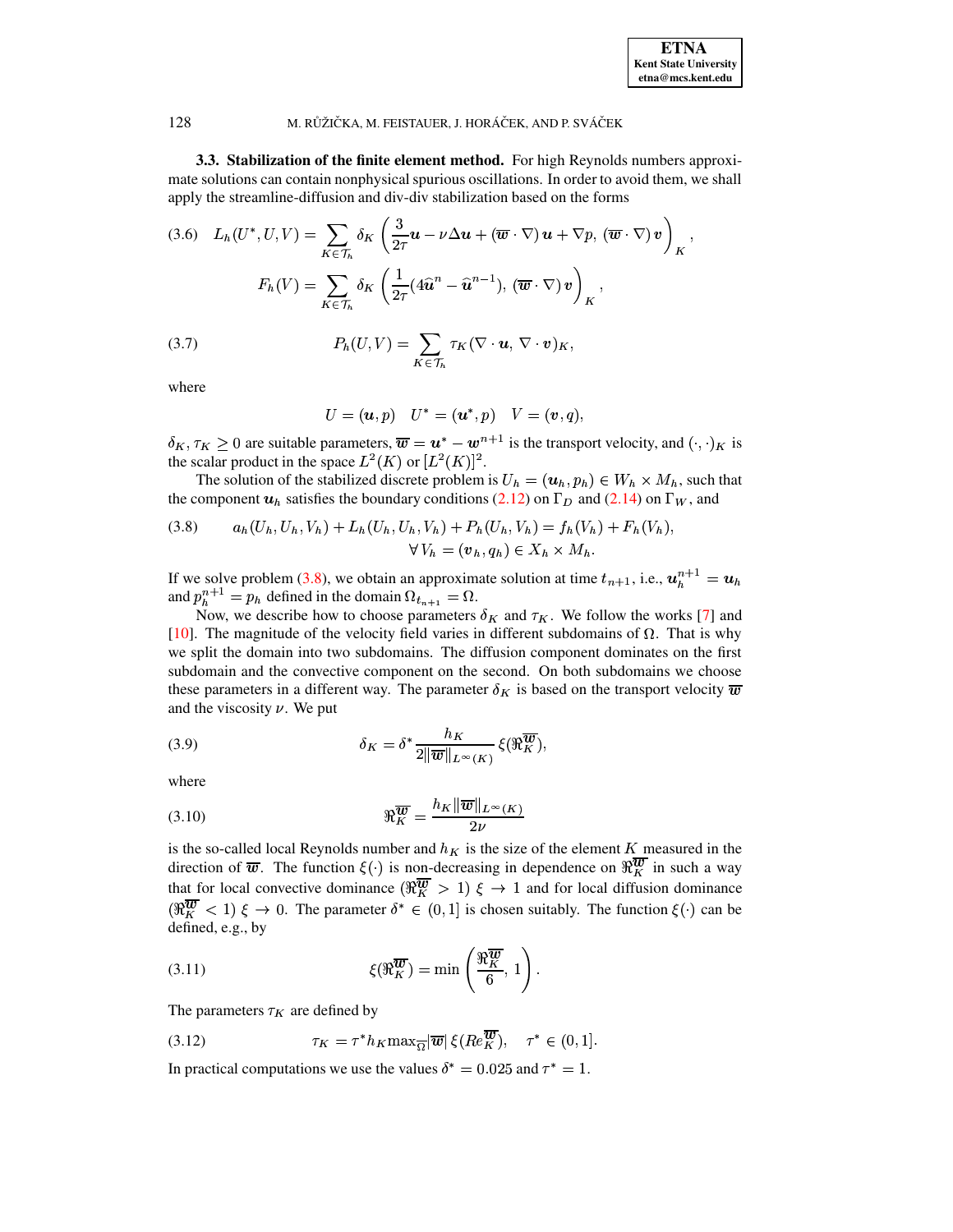**4. Simulation of the flow induced airfoil vibrations.** In the solution of the complete coupled fluid-structure interaction problem we apply the following algorithm:

1) Assume that the approximate solution  $U = (\mathbf{u}_h, p_h)$  of the flow problem [\(3.8\)](#page-5-0) at time levels  $t_{n-1}$  and  $t_n$  is known and the force  $\mathcal F$  and torsional moment M are computed from [\(2.8\)](#page-3-5) and [\(2.9\)](#page-3-5).

2) Extrapolate F and M on the time interval  $[t_n, t_{n+1}]$ .

3) Compute the displacement H and angle  $\alpha$  at time  $t_{n+1}$  as the solution of system [\(2.7\)](#page-2-1).

4) Determine the position of the airfoil at time  $t_{n+1}$ , the domain  $\Omega_{t_{n+1}}$ , the ALE mapping  $A_{t_{n+1}}$  and the domain velocity  $w^{n+1}$ .

5) Solve the discrete stabilized problem [\(3.8\)](#page-5-0) at time  $t_{n+1}$ .

6) Compute F and M from [\(2.8\)](#page-3-5) and [\(2.9\)](#page-3-5) at time  $t_{n+1}$  and interpolate F and M on  $[t_n, t_{n+1}].$ 

7) Is a higher accuracy needed? YES: go to 3); NO:  $n := n + 1$  and go to 2).

The nonlinear flow problem  $(3.8)$  is solved with the aid of the Oseen iterations

(4.1) 
$$
a(U_h^{(k)}, U_h^{(k+1)}, V_h) + \mathcal{L}_h(U_h^{(k)}, U_h^{(k+1)}, V_h) + \mathcal{P}_h(U_h^{(k+1)}, V_h) = f(V_h) + \mathcal{F}_h(V_h) \text{ for all } V_h \in X_h \times M_h,
$$

where  $U_h^{(0)}$  is defined on the basis of the approximate solution on the previous time level.

The ALE mapping is constructed in such a way that the reference domain  $\Omega_0$  is divided in three subdomains by two ellipses with center at the elastic axis of the airfoil. In the interior ellipse containing the airfoil the ALE mapping is defined as the rigid body motion, outside of the exterior ellipse the ALE mapping is identity. In the domain between both ellipses the ALE mapping is defined by interpolation.

The knowledge of the ALE mapping at time instants  $t_{n-1}$ ,  $t_n$ ,  $t_{n+1}$  allows us to approximate the domain velocity with the aid of the second-order backward difference formula

$$
(4.2) \t\t wn+1(x) = \frac{3x - 4A_{t_n}(A_{t_{n+1}}^{-1}(x)) + A_{t_{n-1}}(A_{t_{n+1}}^{-1}(x))}{2\tau}, \t x \in \Omega_{t_{n+1}}.
$$



<span id="page-6-0"></span>FIG. 5.1. *Anisotropically adapted mesh.*

**5. Numerical solution.** The described method was applied to the simulation of flow induced vibrations of a profile (shown in Figure [5.1\)](#page-6-0) inserted into a channel (wind tunnel) in the case of the following data:  $\nu = 1.5 \cdot 10^{-5} \,\mathrm{m}^2/\mathrm{s}$ ,  $k_{HH} = 1711.6 \,\mathrm{N/m}$ ,  $k_{H}$ nel) in the case of the following data:  $\nu = 1.5 \cdot 10^{-5} \text{ m}^2/\text{s}$ ,  $k_{HH} = 1711.6 \text{ N/m}$ ,  $k_{\alpha \alpha} = 4.5 \text{ Nm/rad}$ ,  $k_{H\alpha} = 0.0 \text{ N/rad}$ ,  $k_{\alpha H} = 0.0 \text{ N}$ ,  $m = 0.0821 \text{ kg}$ ,  $S_{\alpha} = -0.00013 \text{ kgm}$ ,  $I_{\alpha} = 0.00013 \text{ kgm}$ 4.5 Nm/rad,  $k_{H\alpha} = 0.0$  N/rad,  $k_{\alpha H} = 0.0$  N,  $m = 0.0821$  kg,  $S_{\alpha} = -0.00013$  kgm,  $I_{\alpha} = 0.000095$  kgm<sup>2</sup>,  $D_{HH} = 5.0$  Ns/m,  $D_{\alpha\alpha} = 0.003$  Nms/rad,  $D_{H\alpha} = 0.0$  Ns/rad,  $D_{\alpha H} =$ l,  $k_{\alpha H} = 0.0 \text{ N}$ ,  $m = 0.0821 \text{ k}$ <br>Ns/m,  $D_{\alpha \alpha} = 0.003 \text{ Nms/rad}$ , 0.0821 kg,  $S_{\alpha} = -0.00013$  kgm<br>Nms/rad,  $D_{H\alpha} = 0.0$  Ns/rad,  $D$ 0013 kgm,  $I_{\alpha}$  =<br>Ns/rad,  $D_{\alpha H}$  =  $0.0$  Ns/m,  $\ell = 0.08$  m,  $c =$  length of the profile chord = 0.12 m.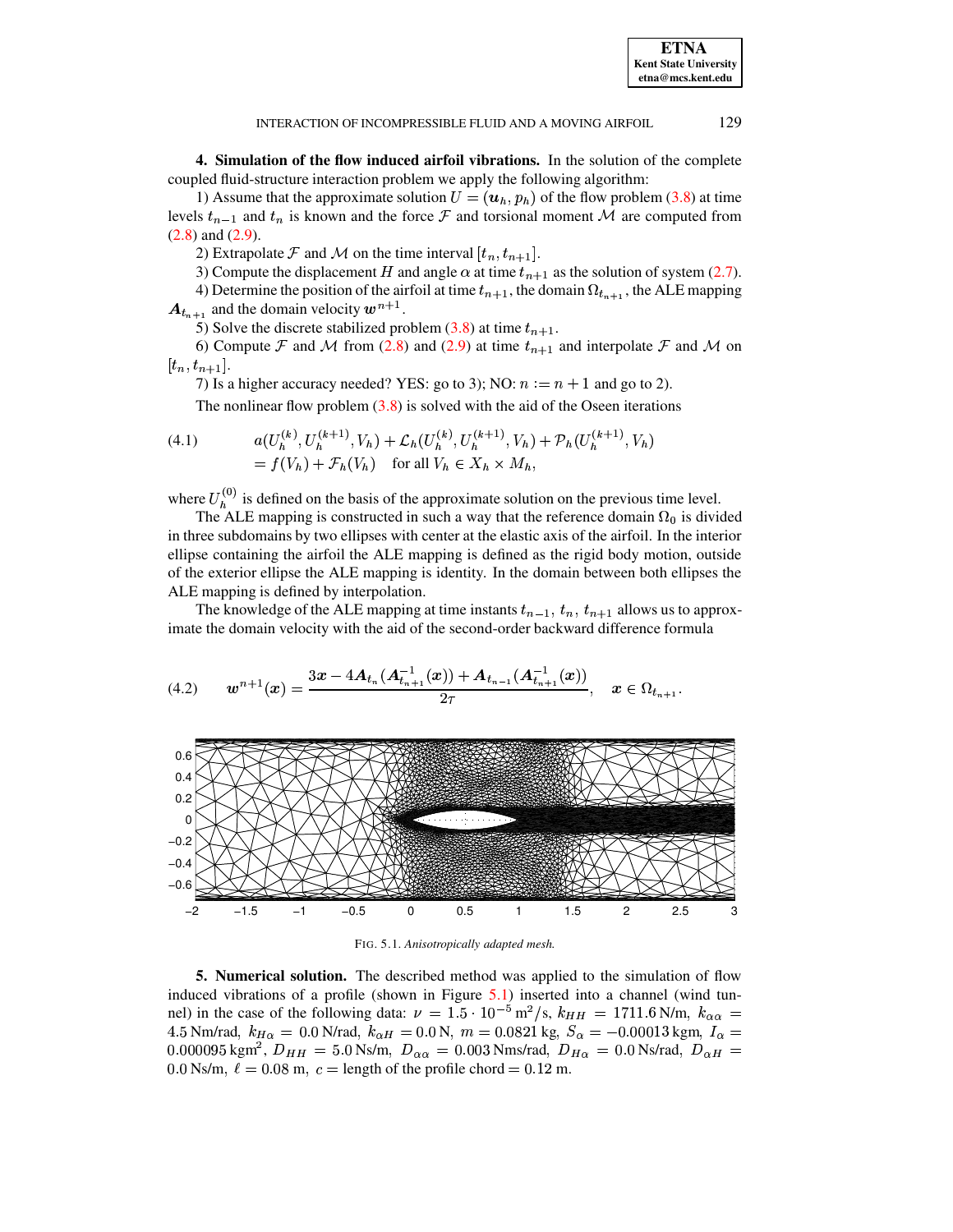

<span id="page-7-0"></span>FIG. 5.2.  $\alpha(t)$  and  $H(t)$  for the inlet velocity of the air 0  $\text{ms}^{-1}$ .

The computation was carried out for several values of the inlet velocity  $\mathcal{U}$ . We define the corresponding Reynolds number by

$$
(5.1) \t\t Re = \frac{Uc}{\nu}.
$$

The triangulation of the domain is realized by the method and software ANGENER [\[4\]](#page-10-4), [\[5\]](#page-10-5), which can be used for the construction of an initial isotropic triangulation and also for an anisotropic adaptive mesh refinement; see Figure [5.1.](#page-6-0)

By the numerical solution of the complete problem we obtain the velocity and pressure fields and also the time development of the displacement H and the rotation angle  $\alpha$ . From this information we derive frequency characteristics obtained with the aid of the Fourier transform

(5.2) 
$$
G(\varphi_n) = \int_0^T g(t) e^{-2\pi i \varphi_n t} dt
$$

with  $g = H$  or  $g = \alpha$  and  $\varphi_n = n\Delta\varphi \in [0, 50]$ ,  $\Delta\varphi = 0.1$  Hz, approximated by the rectangle formula

(5.3) 
$$
G(\varphi_n) = \tau \sum_{k=0}^{N-1} g(t_k) e^{-2\pi i \varphi_n t_k}.
$$

Here *i* is the imaginary unit and N is the number of time steps in the interval  $[0, T)$  with length  $\tau$ .

The main vibrational frequencies  $f_1$  and  $f_2$  are defined in our computations as maximum The main vibrational frequencies  $f_1$  and  $f_2$  are defined in our computat<br>points of the function  $|G|$  corresponding to  $g = H$  and  $g = \alpha$ , respectively.

 The numerical simulation started by the computation of the flow velocity and pressure fields for a fixed profile in the disequilibrium position  $\alpha_0 = 2^{\circ}$  and  $H_0 = 3.6$  mm. After a short time the airfoil was released, i.e., the motion of the airfoil starts to behave according to system [\(2.7\)](#page-2-1) with initial conditions formed by the above data  $\alpha_0$ ,  $H_0$ ,  $\alpha_1 = 0$ , and  $H_1 = 0$ ; cf., [\(2.15\)](#page-3-0).

In what follows we present the dynamic response  $\alpha(t)$ ,  $H(t)$  of the fluid-structure system in time domain for different inlet flow velocities.

Inlet velocity  $0 \text{ ms}^{-1} - Re = 0$ . For  $\alpha$  and H we obtained the signals shown in Figure  $5.2$ . The frequency analysis gives main frequencies of the signals  $19.5$  Hz and  $38.7$  Hz.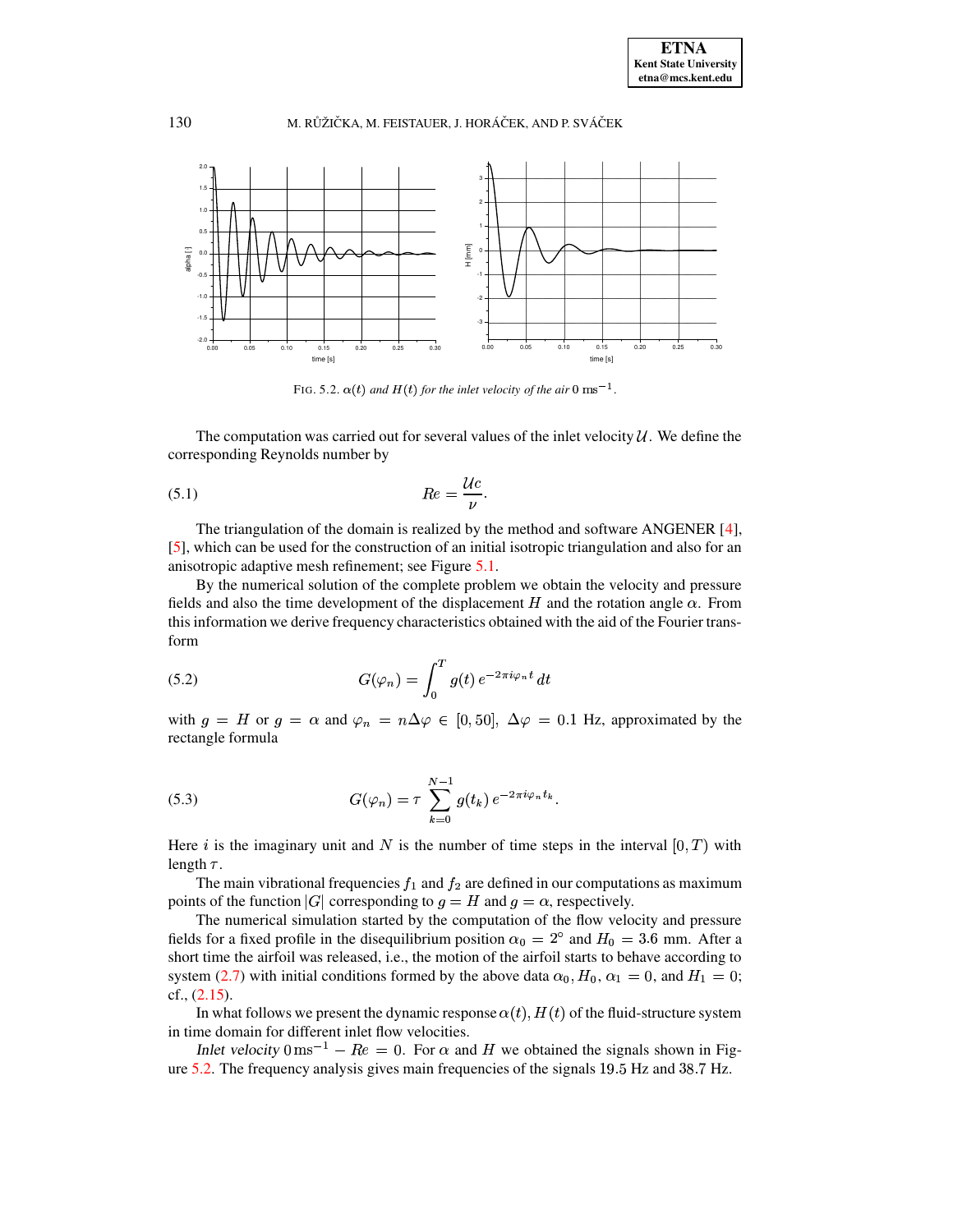| <b>ETNA</b>                  |
|------------------------------|
| <b>Kent State University</b> |
| etna@mcs.kent.edu            |

131

#### INTERACTION OF INCOMPRESSIBLE FLUID AND A MOVING AIRFOIL

Inlet velocity  $40 \text{ ms}^{-1} - Re = 320000$ . We obtained the results shown in Figure 5.3. The frequency analysis gives us main frequencies of the signals 19.9 Hz and 36.4 Hz.



<span id="page-8-0"></span>FIG. 5.3.  $\alpha(t)$  and  $H(t)$  for the inlet velocity of the air 40 ms<sup>-1</sup>.

Inlet velocity 60 ms<sup>-1</sup> –  $Re = 480000$ . We obtained the signals shown in Figure 5.4. The frequency analysis gives us main frequencies of the signals 19.8 Hz a 36.2 Hz.



<span id="page-8-1"></span>FIG. 5.4.  $\alpha(t)$  and  $H(t)$  for the inlet velocity of the air 60 ms<sup>-1</sup>.

Inlet velocity  $80 \text{ ms}^{-1} - Re = 640000$ . The signals  $\alpha$  and H are shown in Figure 5.5. The frequency analysis gives us only one main frequency of the signals 30.4 Hz. The second one is very hard to detect.

In all cases studied the vibration amplitudes decrease in time and the system is stable. Figure 5.6 shows the comparison of the computed main frequencies with wind tunnel experiments described in  $[8]$  and  $[9]$ .

**6. Conclusion.** In this article we derived a procedure for obtaining the numerical solution of the interaction of a moving airfoil inserted in a channel with a running fluid. We used this approach for solving a particular problem, which was studied experimentally in a wind tunnel  $[8]$ ,  $[9]$ . The computational results show that the presented method is sufficiently robust and useful for a given type of problem. The computed and experimentally obtained main frequencies of the flow induced vibrations of the profile for several values of the inlet flow velocity are in good agreement; see Figure 5.6. A further goal will be the implementation of a turbulence model to the description of the flow and the validation of the method in situations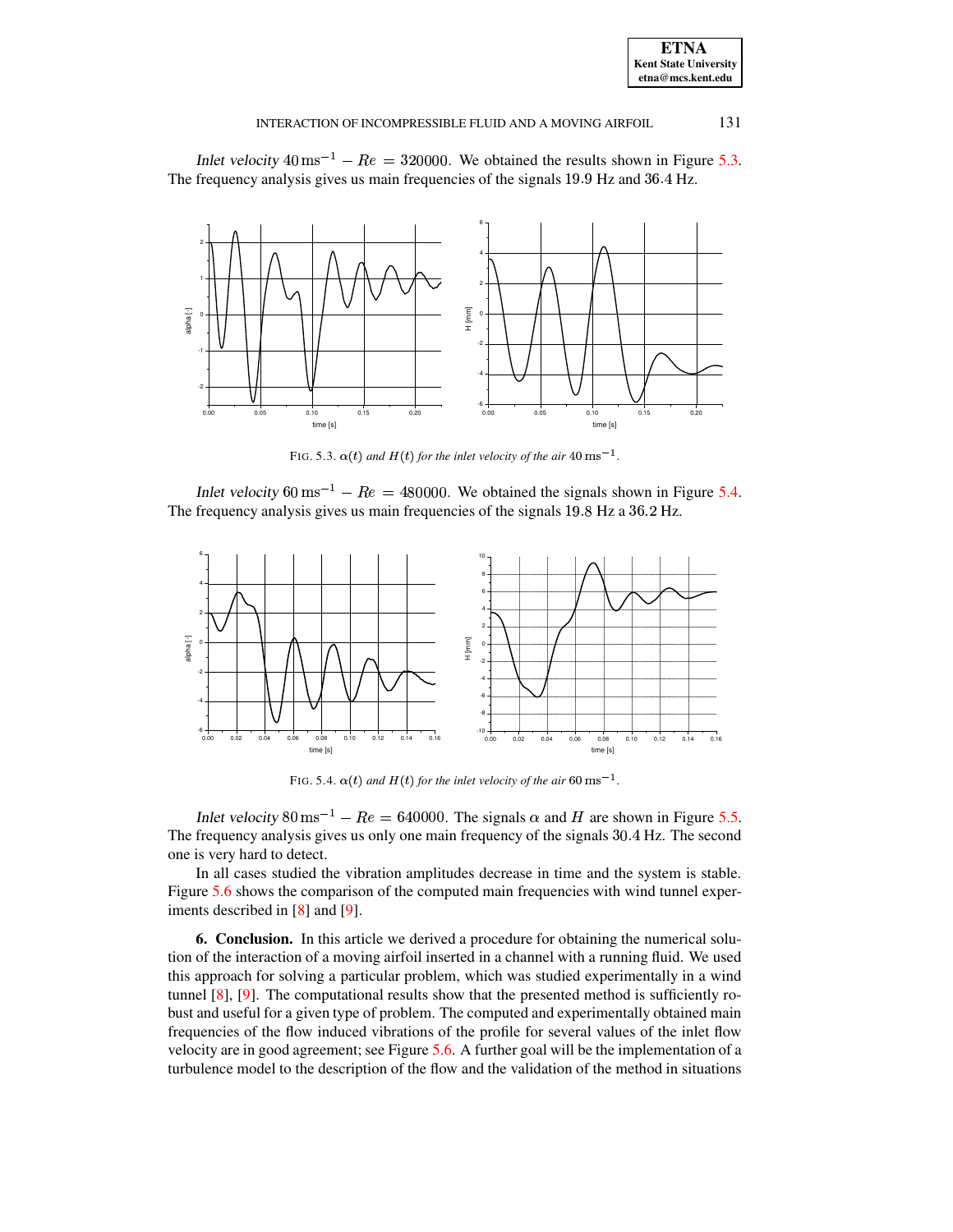

FIG. 5.5.  $\alpha(t)$  *and*  $H(t)$  *for the inlet velocity of the air* 80 ms<sup>-1</sup>.

<span id="page-9-3"></span>

<span id="page-9-4"></span>FIG. 5.6. *Main frequencies in dependence on the inlet flow velocity.*

with large displacements of the airfoil and a higher inlet flow velocity, when the system may loose aeroelastic stability.

**Acknowledgments.** This research was supported under the grant of the Grant Agency of the Academy of Sciences of the Czech Republic No. IAA200760613. It was also partly supported under the Research Plan MSM 0021620839 (M. Feistauer) of the Ministry of Education of the Czech Republic and the project No. 48607 of the Grant Agency of the Charles University in Prague (M. Růžička).

## REFERENCES

- <span id="page-9-2"></span>[1] F. BREZZI AND R. S. FALK, *Stability of higher-order Hood-Taylor methods*, SIAM J. Numer. Anal., 28 (1991), pp. 581–590.
- <span id="page-9-1"></span><span id="page-9-0"></span>[2] P. G. CIARLET, *The Finite Element Method for Elliptic Problems*, North-Holland, Amsterdam, 1979.
- [3] T. A. DAVIS, *UMFPACK V4.0*, University of Florida. Available at
	- <http://www.cise.ufl.edu/research/sparse/umfpack>